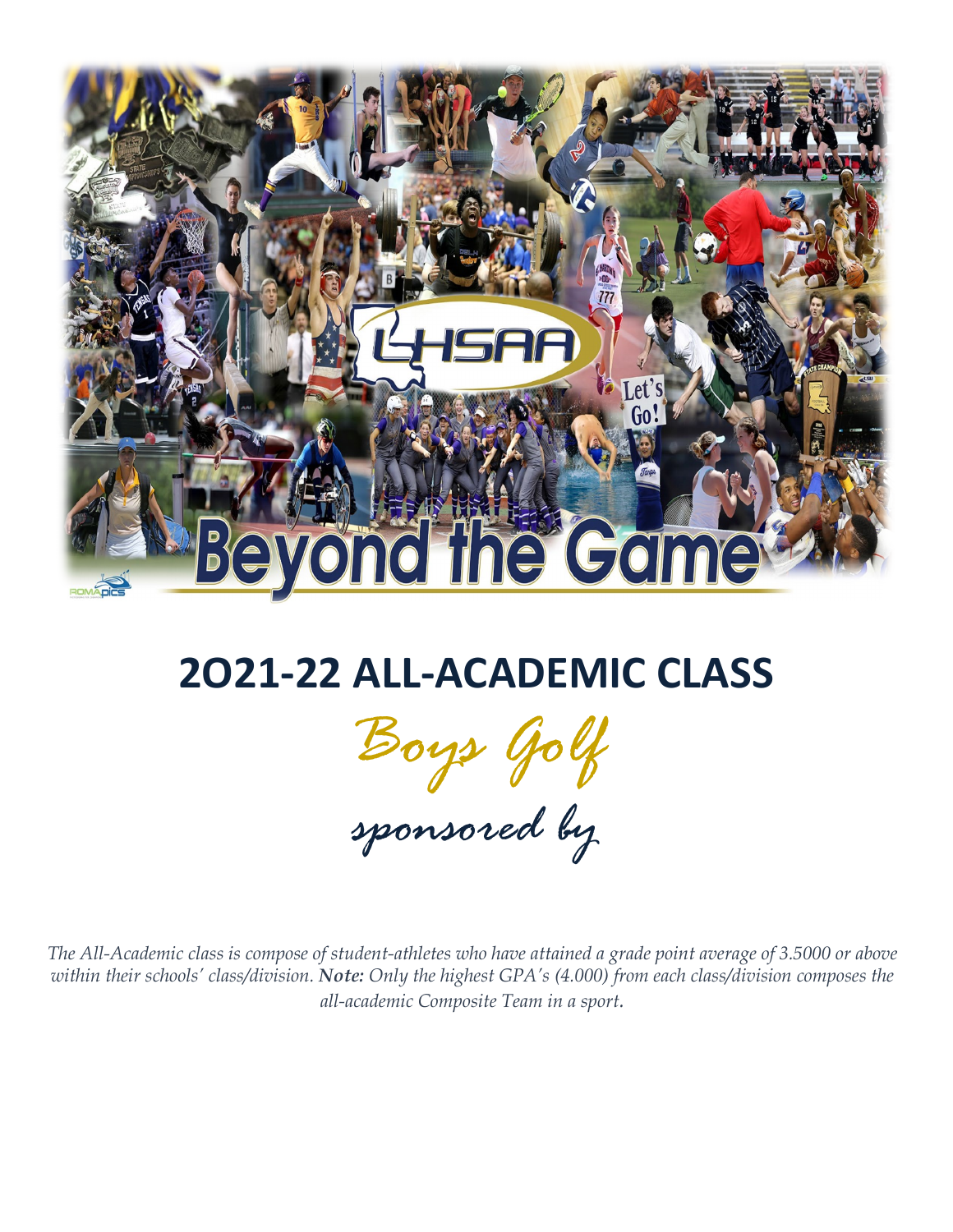

## 2021-22 ALL-ACADEMIC BOYS GOLF CLASS TEAM

*Division I*

| Name                       | Year    | School                | Sport | Class | <b>Division</b> | <b>GPA</b> |
|----------------------------|---------|-----------------------|-------|-------|-----------------|------------|
| <b>Grant Bowling</b>       | 2021-22 | Ruston                | GO    | 5A    |                 | 4.0000     |
| <b>Brody Cancienne</b>     | 2021-22 | Hahnville             | GO    | 5A    |                 | 4.0000     |
| Drake Cardwell             | 2021-22 | West Ouachita         | GO    | 5A    | ı               | 4.0000     |
| <b>Bryce Charbonnet</b>    | 2021-22 | Archbishop Rummel     | GO    | 5A    |                 | 4.0000     |
| Chase Dowdy                | 2021-22 | West Ouachita         | GO    | 5A    |                 | 4.0000     |
| Justin Dufresne            | 2021-22 | Terrebonne            | GO    | 5A    |                 | 4.0000     |
| Callaway Gosslee           | 2021-22 | C.E. Byrd             | GO    | 5A    |                 | 4.0000     |
| Elijah Hill                | 2021-22 | Airline               | GO    | 5A    | L               | 4.0000     |
| <b>Griffin Silsby</b>      | 2021-22 | Southside             | GO    | 5A    |                 | 4.0000     |
| Carson Wall                | 2021-22 | Northwood - Shrev.    | GO    | 4A    |                 | 4.0000     |
| <b>Charles Gillon Ward</b> | 2021-22 | St. Paul's            | GO    | 5A    | L               | 4.0000     |
| Kason Shaw                 | 2021-22 | St. Paul's            | GO    | 5A    |                 | 3.9800     |
| Sohan Atluri               | 2021-22 | <b>Baton Rouge</b>    | GO    | 5A    | L               | 3.9773     |
| <b>Preston Davis</b>       | 2021-22 | Parkway               | GO    | 5A    |                 | 3.9700     |
| <b>Wyatt Hayes</b>         | 2021-22 | Destrehan             | GO    | 5A    |                 | 3.9583     |
| <b>Christopher Caskey</b>  | 2021-22 | Fontainebleau         | GO    | 5A    |                 | 3.9347     |
| Daniel Benoit              | 2021-22 | <b>Barbe</b>          | GO    | 5A    |                 | 3.9300     |
| Merrick Rotolo             | 2021-22 | Jesuit                | GO    | 5A    |                 | 3.9024     |
| Lucas Lavergne             | 2021-22 | Southside             | GO    | 5A    |                 | 3.8947     |
| Glenn Taylor               | 2021-22 | Destrehan             | GO    | 5A    | ı               | 3.8800     |
| <b>Ethan Viator</b>        | 2021-22 | St. Paul's            | GO    | 5A    |                 | 3.8400     |
| <b>Brian Hohensee</b>      | 2021-22 | Hahnville             | GO    | 5A    |                 | 3.8333     |
| Ross Rogan                 | 2021-22 | Destrehan             | GO    | 5A    |                 | 3.8333     |
| Garrett Trahan             | 2021-22 | Sulphur               | GO    | 5A    |                 | 3.8200     |
| Gavin Savois               | 2021-22 | Destrehan             | GO    | 5A    | L               | 3.8000     |
| Riley Hnatyshyn            | 2021-22 | St. Paul's            | GO    | 5A    | ı               | 3.7917     |
| <b>Patrick Marks</b>       | 2021-22 | <b>Brother Martin</b> | GO    | 5A    | L               | 3.7674     |
| Jacob Robinson             | 2021-22 | Benton                | GO    | 5A    | L               | 3.7400     |
| Myles Gautreau             | 2021-22 | <b>East Ascension</b> | GO    | 5A    |                 | 3.7367     |
| <b>Brandon Charbonnet</b>  | 2021-22 | Archbishop Rummel     | GO    | 5A    |                 | 3.7360     |
| Nathan Curtis              | 2021-22 | Live Oak              | GO    | 5A    |                 | 3.6559     |
| Cole Ingram                | 2021-22 | Lafayette             | GO    | 5A    |                 | 3.6522     |
| <b>Tyler Wilkins</b>       | 2021-22 | Live Oak              | GO    | 5A    |                 | 3.6038     |
| Drew Spell                 | 2021-22 | St. Paul's            | GO    | 5А    |                 | 3.6000     |
| <b>Tristan Salinas</b>     | 2021-22 | Mandeville            | GO    | 5A    |                 | 3.5741     |
| Evan Luu                   | 2021-22 | Catholic - B.R.       | GO    | 5A    |                 | 3.5476     |
| Christopher Cerniauskas    | 2021-22 | Catholic - B.R.       | GO    | 5A    |                 | 3.5238     |
| Andrew Ponson              | 2021-22 | Catholic - B.R.       | GO    | 5A    |                 | 3.5238     |
| Kaleb Vu                   | 2021-22 | Fontainebleau         | GO    | 5A    |                 | 3.5102     |
| <b>Collin Saunders</b>     | 2021-22 | Northwood - Shrev.    | GO    | 4A    |                 | 3.5000     |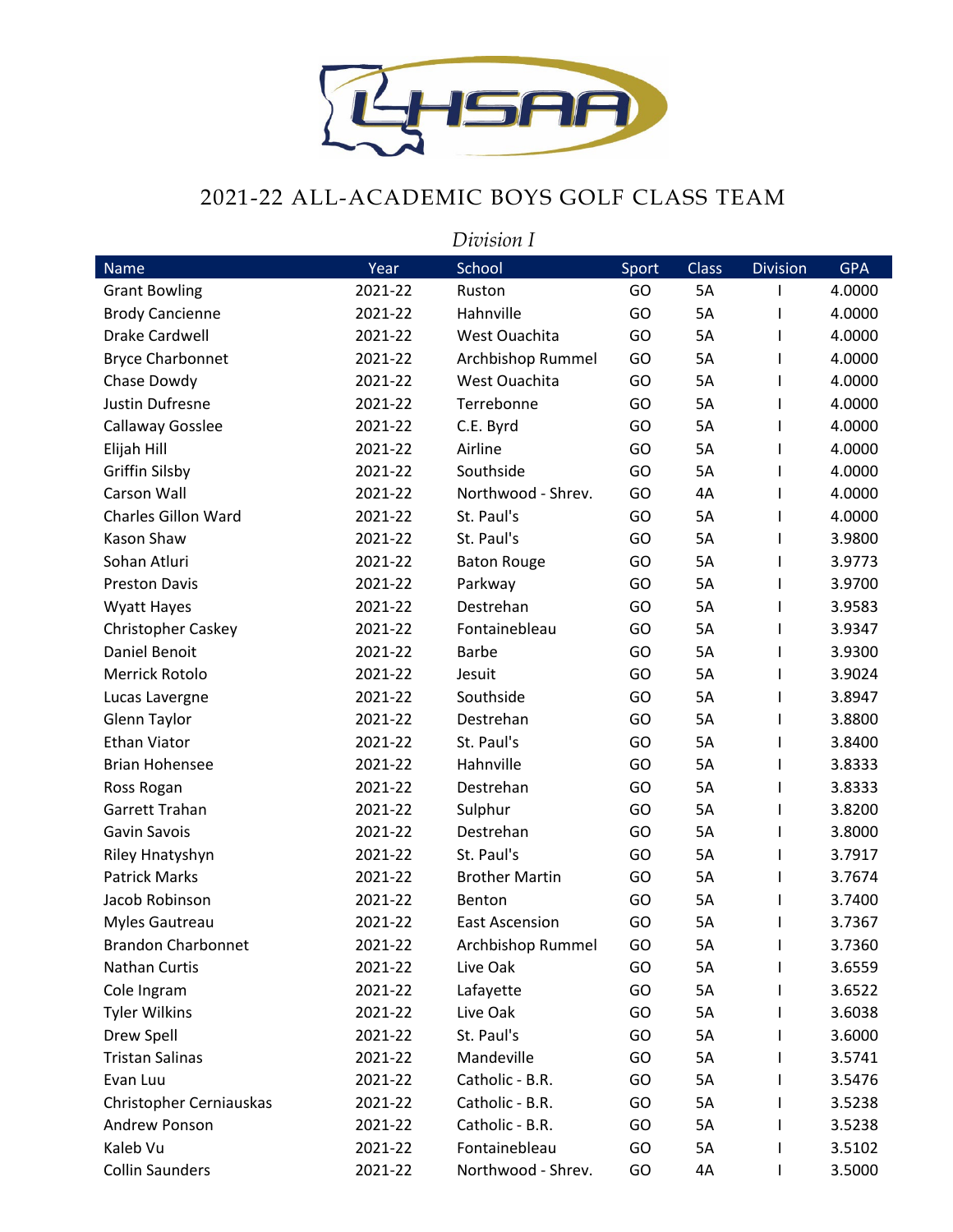| Division II            |         |                     |       |              |                 |            |
|------------------------|---------|---------------------|-------|--------------|-----------------|------------|
| Name                   | Year    | School              | Sport | <b>Class</b> | <b>Division</b> | <b>GPA</b> |
| <b>Kyle Andrews</b>    | 2021-22 | <b>Belle Chasse</b> | GO    | 4A           | Π               | 4.0000     |
| Zachary Broussard      | 2021-22 | Erath               | GO    | 3A           | $\mathsf{II}$   | 4.0000     |
| Jackson McKinney       | 2021-22 | Minden              | GO    | 4A           | $\mathbf{II}$   | 4.0000     |
| <b>Braden Veuleman</b> | 2021-22 | lowa                | GO    | 3A           | $\mathsf{II}$   | 4.0000     |
| James Stonecipher      | 2021-22 | St. Thomas More     | GO    | 4A           | $\mathbf{I}$    | 3.9524     |
| <b>Connor Collins</b>  | 2021-22 | South Lafourche     | GO    | 4A           | $\mathbf{I}$    | 3.9024     |
| James Barnett          | 2021-22 | Minden              | GO    | 4A           | $\mathbf{I}$    | 3.8800     |
| Patrick Gisclair       | 2021-22 | South Lafourche     | GO    | 4A           | $\mathbf{I}$    | 3.8696     |
| Luke Poiencot          | 2021-22 | E.D. White          | GO    | 3A           | $\mathbf{I}$    | 3.8100     |
| Cooper Parks           | 2021-22 | Minden              | GO.   | 4A           | $\mathsf{II}$   | 3.7833     |
| Zach Hardy             | 2021-22 | St. Thomas More     | GO    | 4A           | $\mathsf{II}$   | 3.7619     |
| Kade Campbell          | 2021-22 | Vandebilt Catholic  | GO    | 4A           | $\mathbf{I}$    | 3.7450     |
| <b>Walt Sartor</b>     | 2021-22 | Neville             | GO    | 4A           | $\mathbf{I}$    | 3.7200     |
| Owen Thorguson         | 2021-22 | <b>Berwick</b>      | GO    | 3A           | $\mathbf{I}$    | 3.6724     |
| Hunter Ardoin          | 2021-22 | lowa                | GO.   | 3A           | $\mathbf{I}$    | 3.6600     |
| <b>Ethan Blanchard</b> | 2021-22 | <b>Berwick</b>      | GO    | 3A           | $\mathsf{II}$   | 3.6296     |
| Jayden LeBlanc         | 2021-22 | Vandebilt Catholic  | GO.   | 4A           | $\mathsf{II}$   | 3.5800     |
| Gian Monteleon         | 2021-22 | Vandebilt Catholic  | GO    | 4A           | $\mathbf{I}$    | 3.5600     |

## *Division III*

| Name                     | Year    | School                     | Sport | <b>Class</b> | <b>Division</b> | <b>GPA</b> |
|--------------------------|---------|----------------------------|-------|--------------|-----------------|------------|
| Aaron Cantrell           | 2021-22 | <b>Holy Savior Menard</b>  | GO    | 2A           | Ш               | 4.0000     |
| Holden Webb              | 2021-22 | Loyola Prep                | GO    | ЗΑ           | Ш               | 4.0000     |
| <b>Graham Trawick</b>    | 2021-22 | Loyola Prep                | GO    | 3A           | Ш               | 3.9608     |
| Seth Van Zile            | 2021-22 | Sterlington                | GO    | ЗΑ           | Ш               | 3.9166     |
| Ryan Laiche              | 2021-22 | St. Charles                | GO    | 2A           | Ш               | 3.8888     |
| Patrick Gooszen          | 2021-22 | Loyola Prep                | GO    | 3A           | III             | 3.8810     |
| <b>Brady Senn</b>        | 2021-22 | Delhi Charter              | GO    | 2A           | III             | 3.8604     |
| <b>Bryce Sutterfield</b> | 2021-22 | <b>Ascension Episcopal</b> | GO    | 2A           | Ш               | 3.8585     |
| Hahn Bridges             | 2021-22 | Sterlington                | GO    | 3A           | Ш               | 3.8461     |
| Canon Clark              | 2021-22 | <b>Ascension Episcopal</b> | GO    | 2A           | III             | 3.8181     |
| <b>Andrew Clark</b>      | 2021-22 | Episcopal                  | GO    | 2A           | Ш               | 3.7949     |
| Luke Haskew              | 2021-22 | University Lab             | GO    | 3A           | III             | 3.7500     |
| <b>Thomas Gattle</b>     | 2021-22 | Notre Dame                 | GO    | 2A           | III             | 3.6957     |
| Lee Palmer               | 2021-22 | <b>Ascension Episcopal</b> | GO    | 2A           | III             | 3.6868     |
| Boyd Owens               | 2021-22 | Episcopal                  | GO    | 2A           | Ш               | 3.6829     |
| <b>Brock Belanger</b>    | 2021-22 | Sterlington                | GO    | 3A           | III             | 3.6525     |
| <b>Baron Davis</b>       | 2021-22 | Episcopal                  | GO    | 2A           | Ш               | 3.5526     |
| Nicholas Faulk           | 2021-22 | St. Thomas Aquinas         | GO    | 2A           | Ш               | 3.5238     |
| Joseph Landry            | 2021-22 | Notre Dame                 | GO    | 2A           | Ш               | 3.5217     |